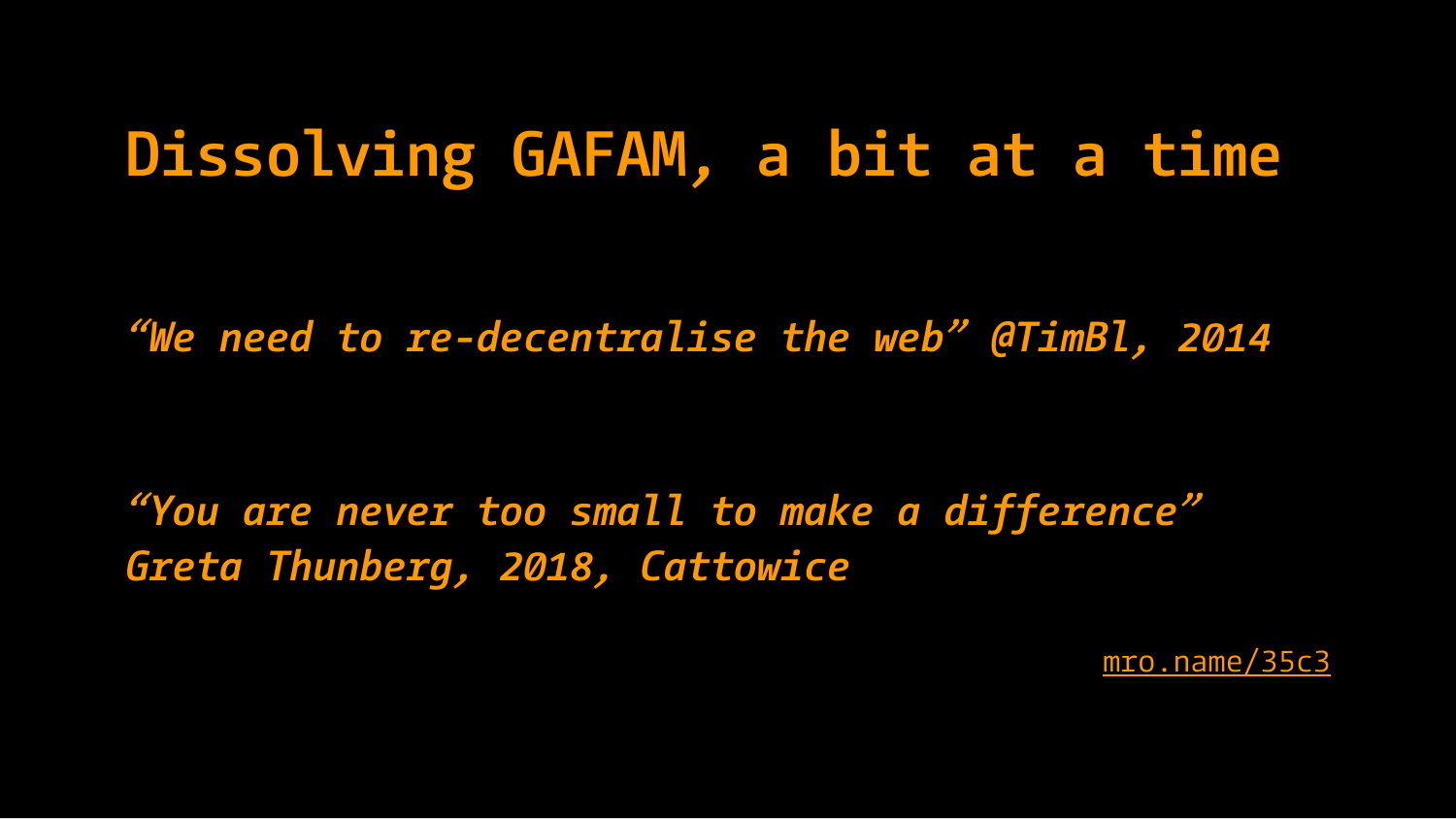## **Situation 2018**

- **a few huge IT monopolies**
- **ever growing complexity and bloat**
- **90% sheep-like consumers without any clue what goes on ('magic')**
- **few decision makers, many consumers**
- **no voice**

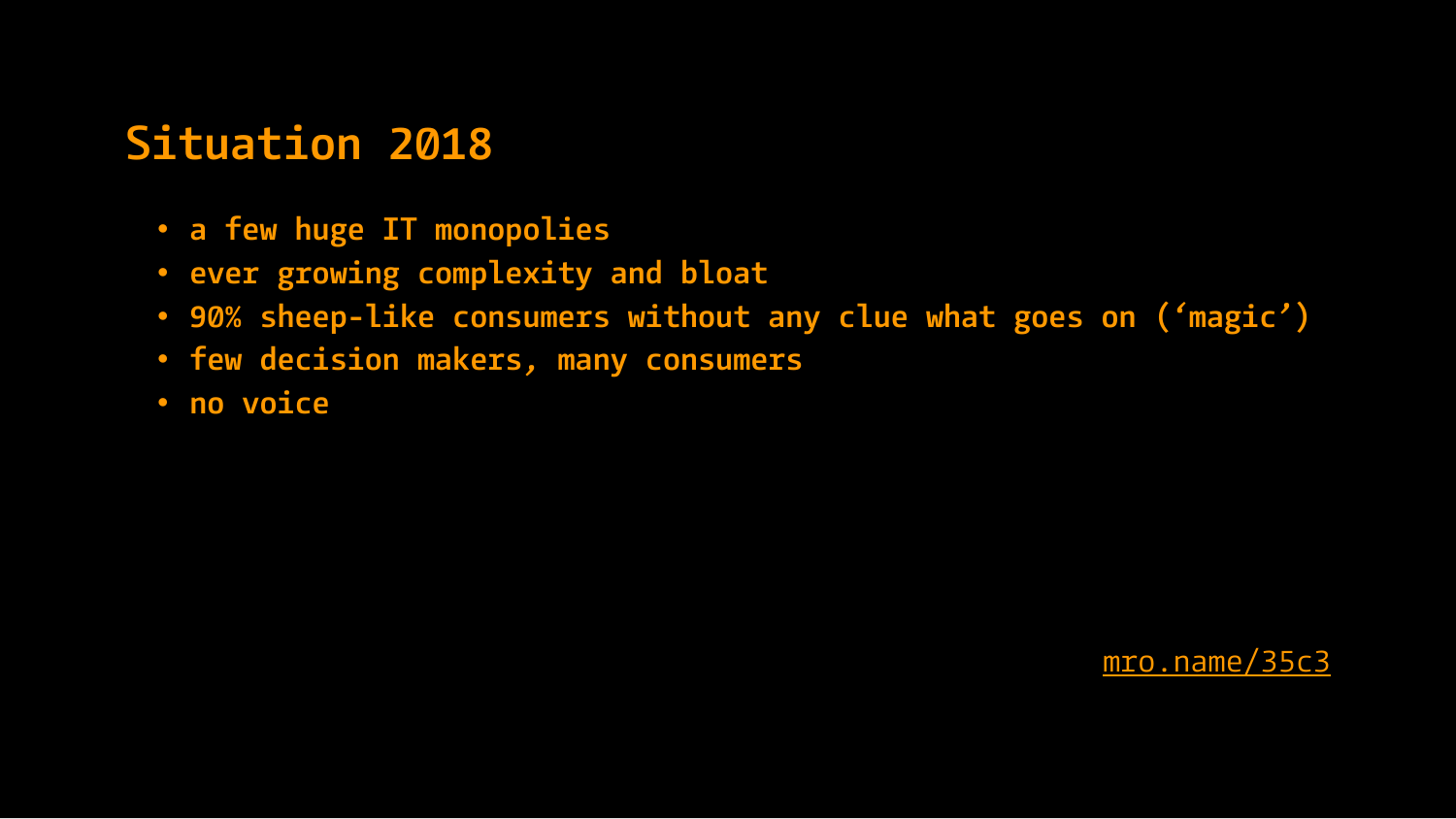#### **Core Problems with those monopolies**

- **they are very unlike you, i.e. your goals aren't theirs**
- **you are a monitored, dependenant supplicant (TOS!)**
- **volatility of service, not reliable nor responsible**
- **you won't learn a thing but rather be conditioned**
- **minorities are easy marginalised or suffocated**

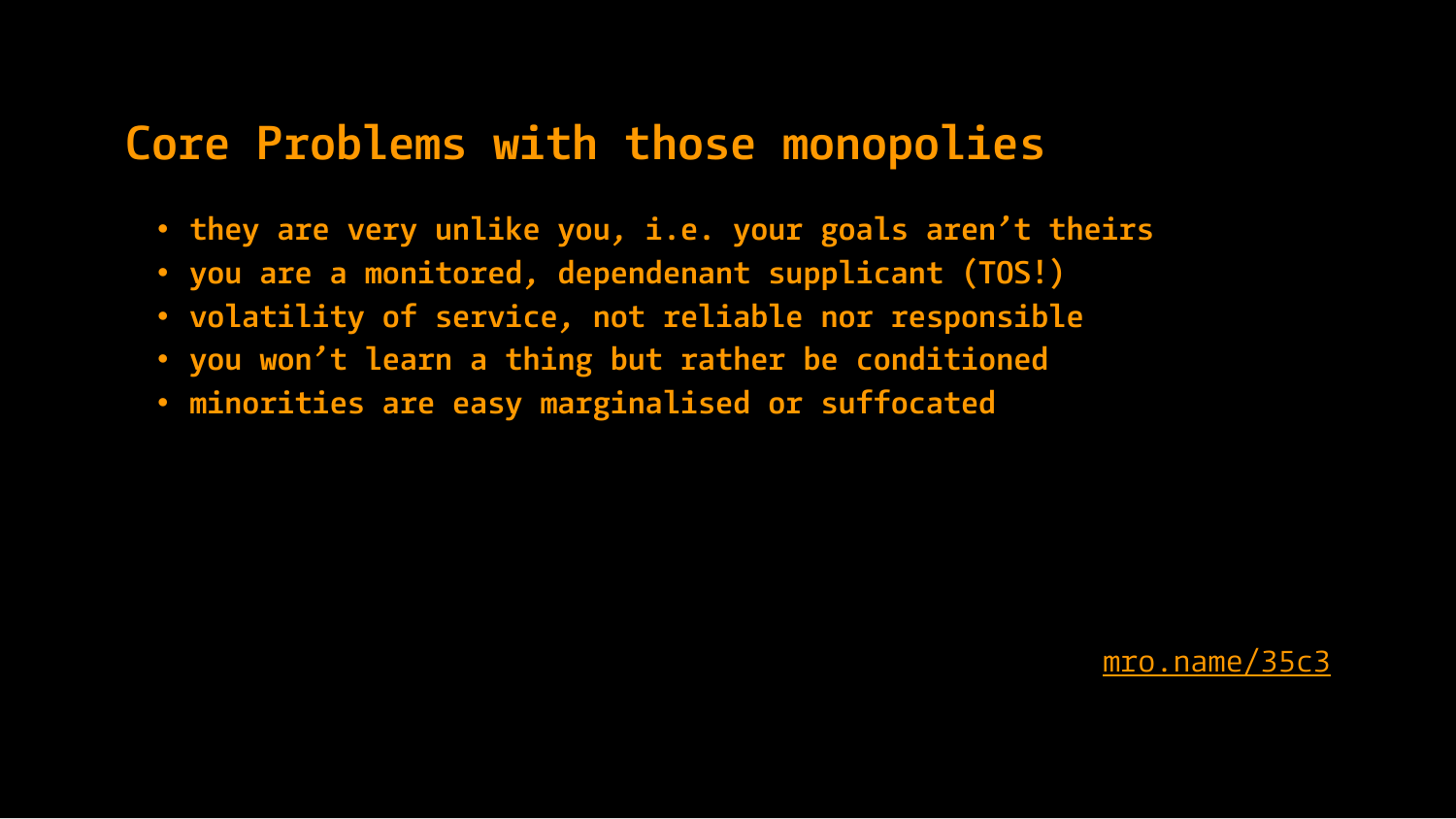## **Interlude I: Conways law (1968)**

- **a (software) system mirrors the organisation that produces it**
- **gives an ironic taste to 'lean web' by the giants**
- **failure guaranteed, lean has no stakeholder**
- **that's exactly what happened so far ('Website obesity crisis')**
- **Parkinsons law: administrations ever only grow**

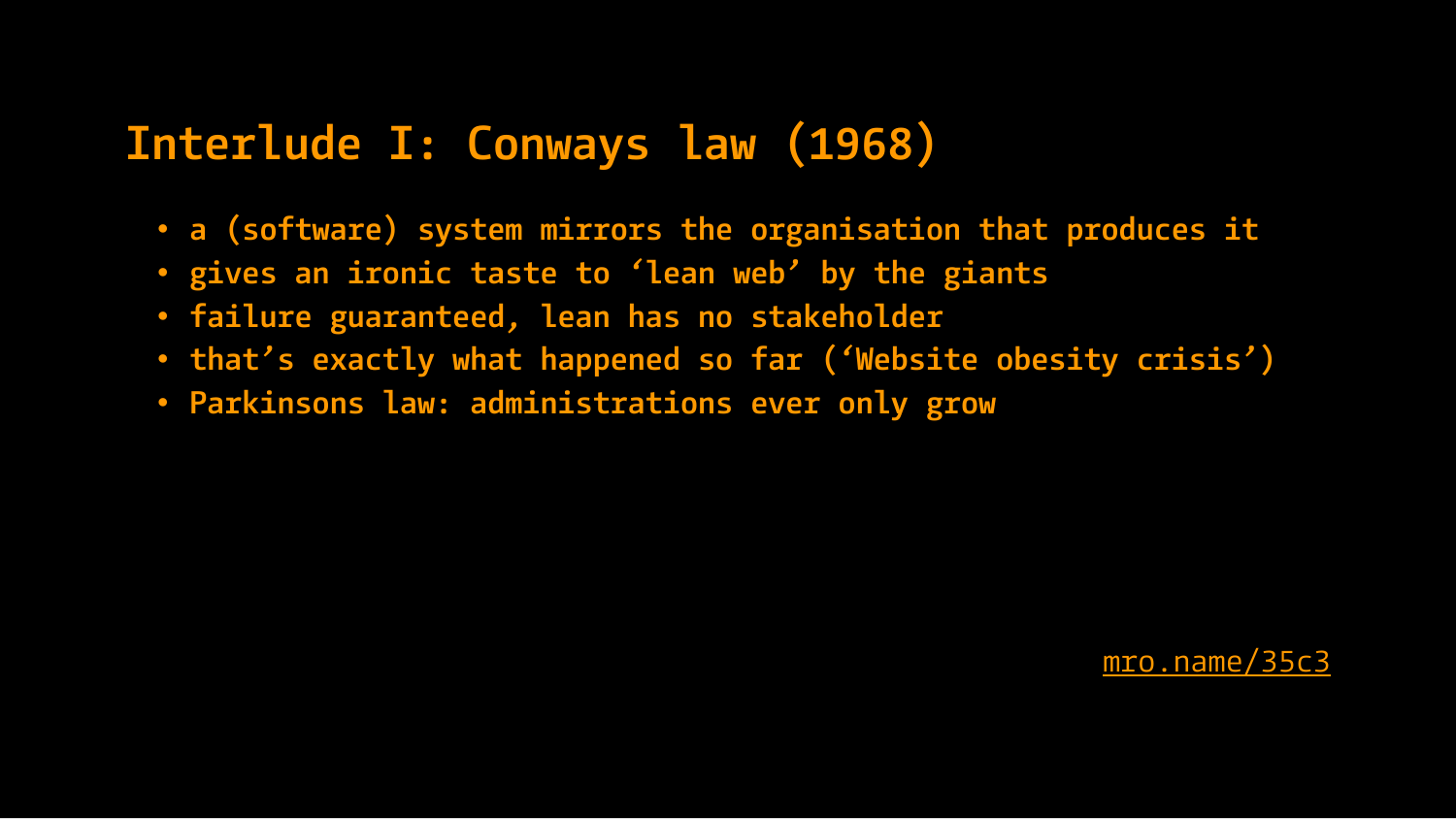## **Interlude II: Hammer finds Nail**

- **e.g. Paul Watzlawick, Eric Evans (Domain Driven Design) or Don Norman (Design of Everyday Things) find that**
- **technologists find solutions just in their field**
- **experts increase complexity**
- **solutions outside are notoriously overlooked**
- **differences are precious**

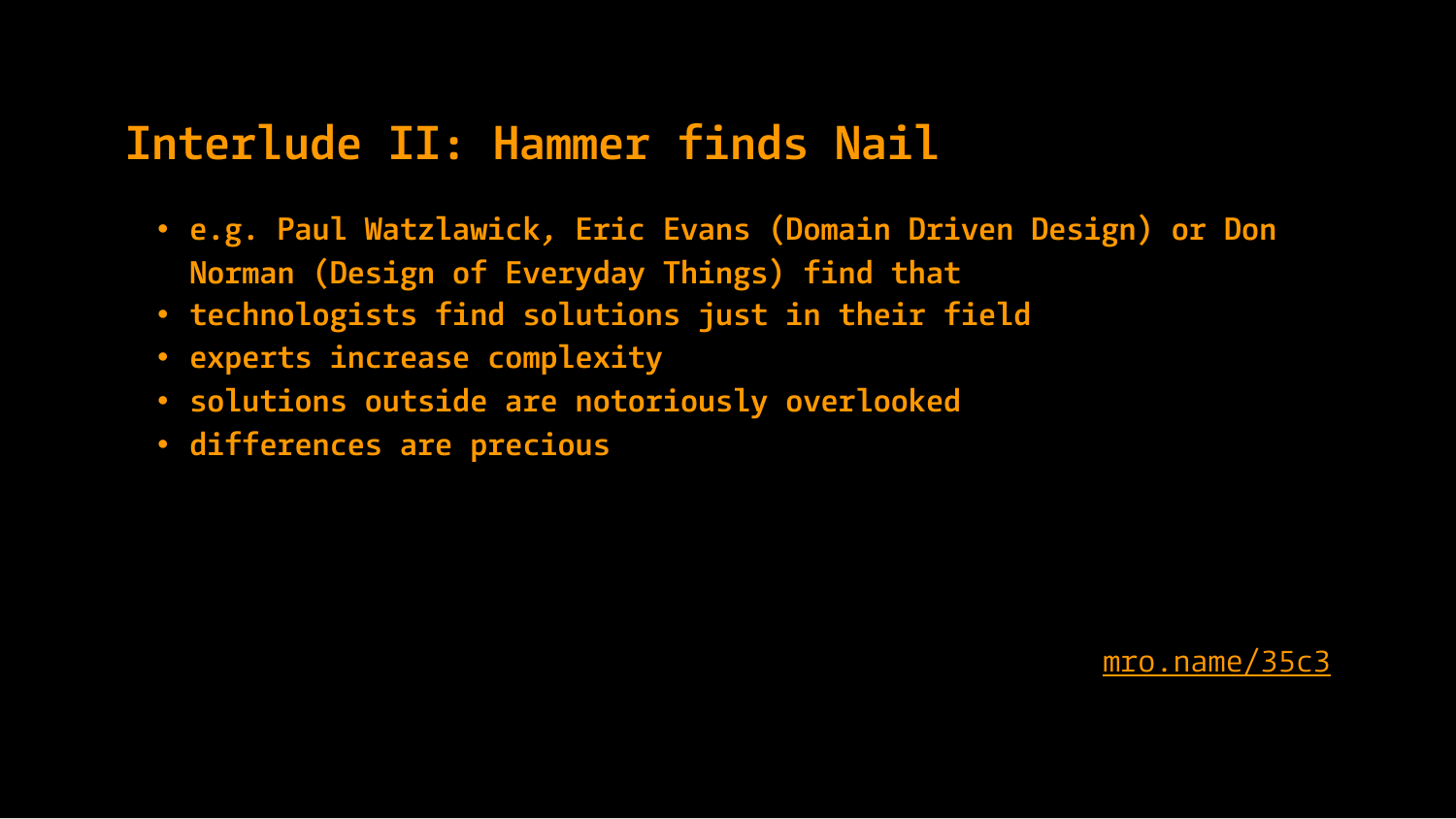#### **Response**

- **self-serve, DIY or use products of peers, flee premium cyber**
- **<http://indieweb.org/POSSE>**
- **learn the mechanics of what you use**
- **try to balance relations**
- **spread the word**
- **I do microblog with [mro.name/shaarligo,](http://mro.name/shaarligo) thoughts appreciated.**

 [mro. name/35c3](http://mro.name/35c3)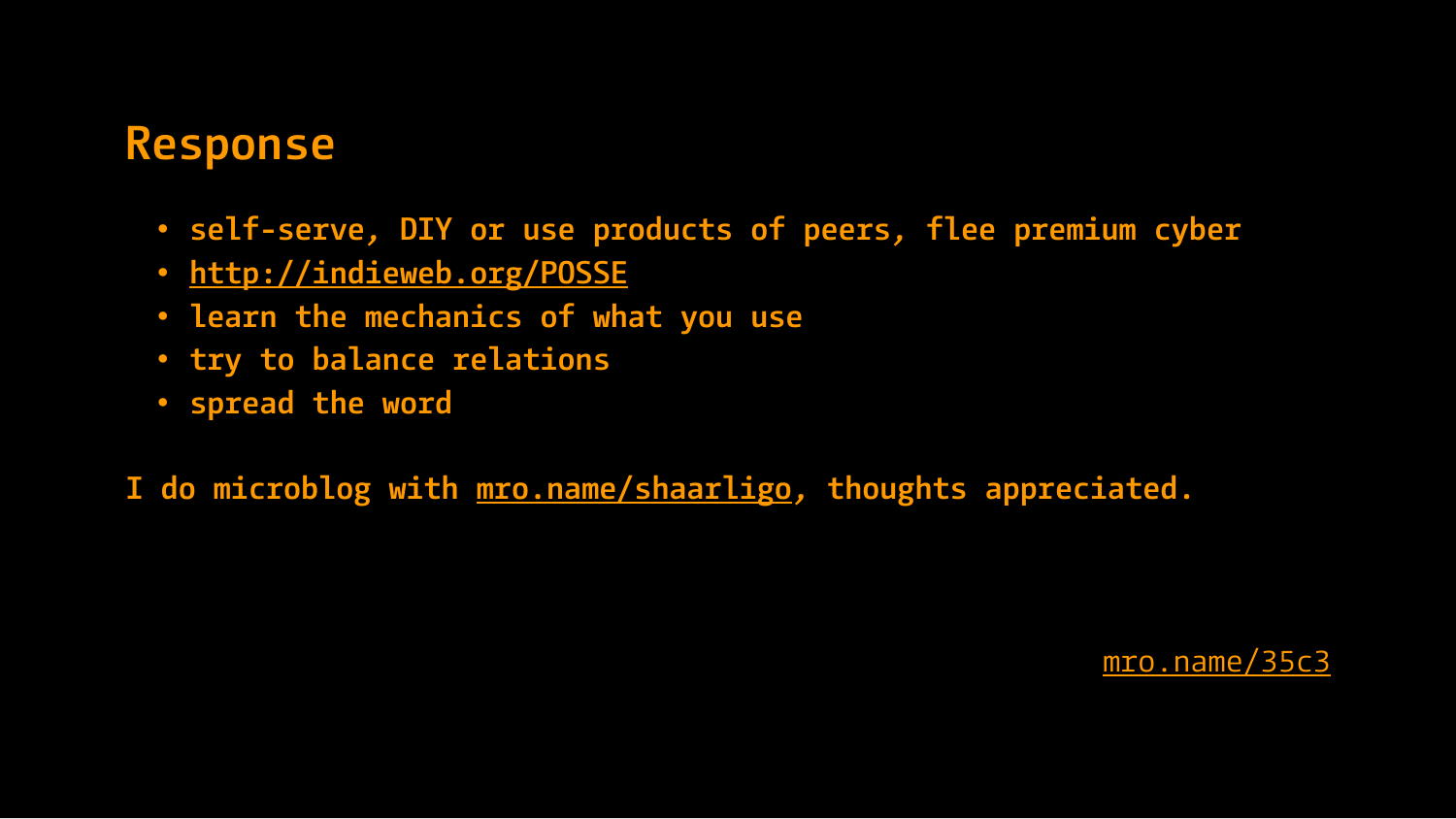# **Addendum I: Simplicity & Empowerment**

**indieweb.org, self-hosting, solid, libre software (fsfe.org), 'lean software' (N. Wirth, 1995), suckless.org, 'a domain of ones own', vernacular web, pinboard.in, 'complexity is killing us', 'website obesity crisis' (2015)**

**just to name a few.**

 [mro. name/35c3](http://mro.name/35c3)